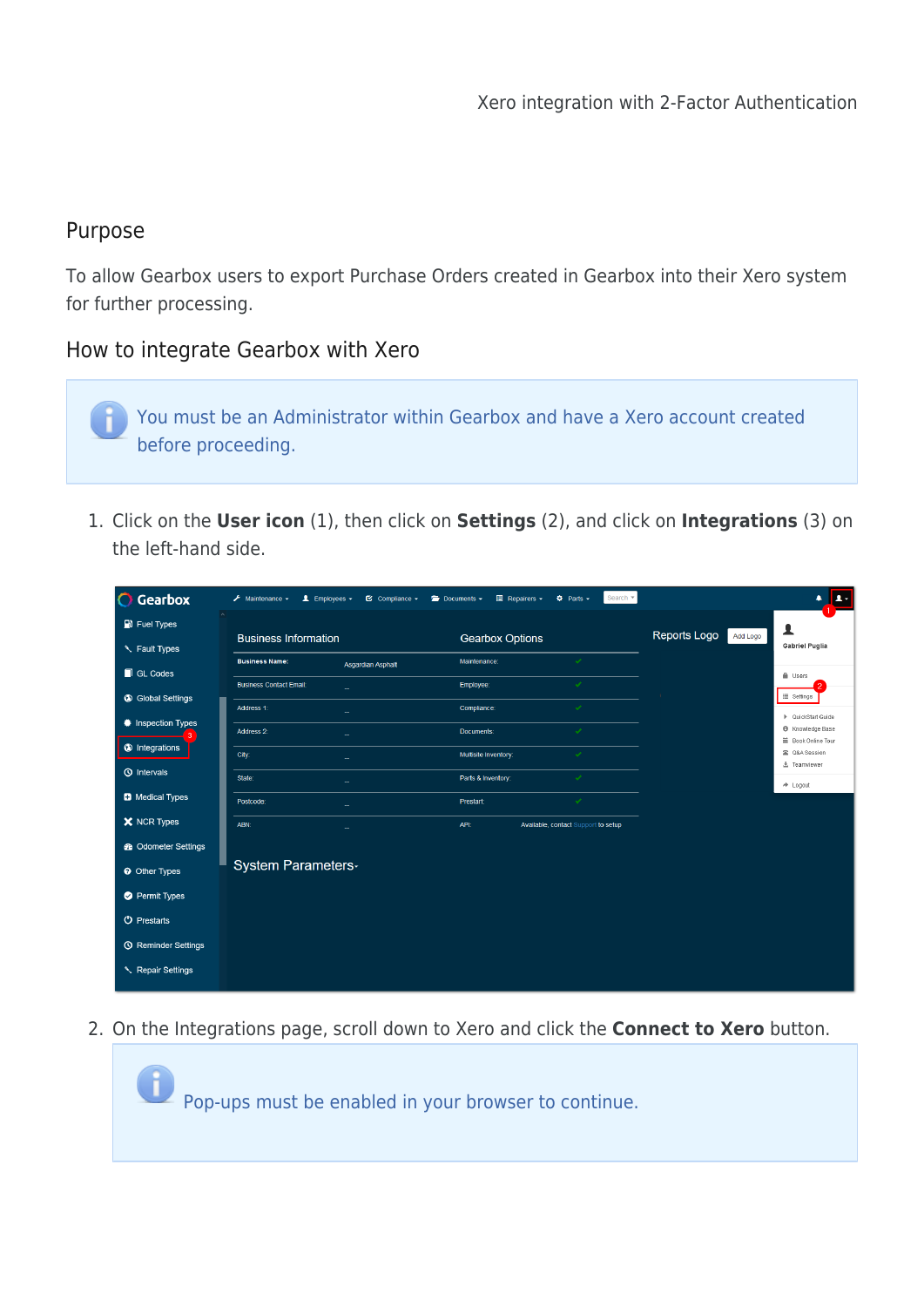

3. A login to Xero pop up will appear where you will enter your Xero login credentials.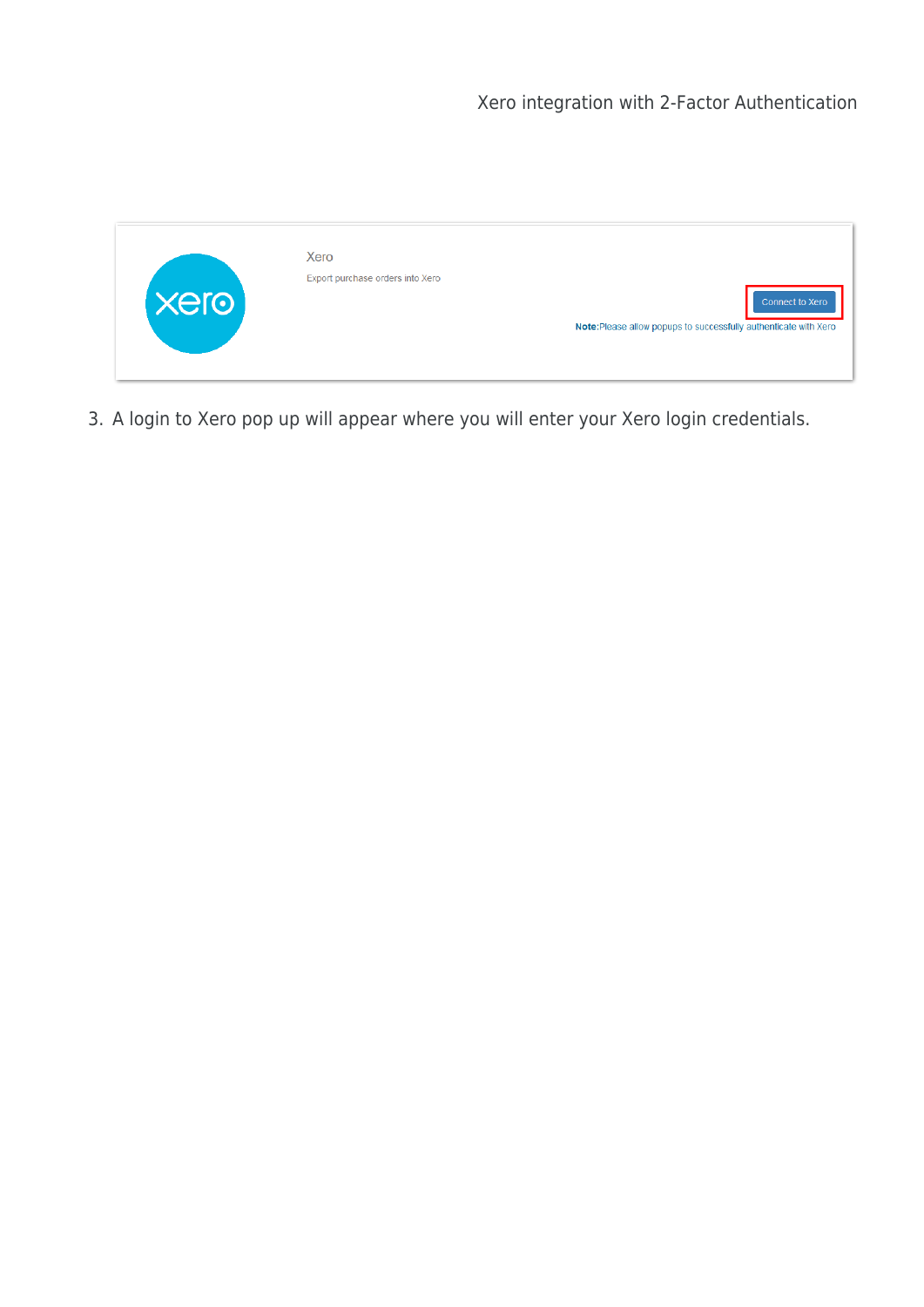| xero<br>Log in to Xero                     |                   |
|--------------------------------------------|-------------------|
| You're using the new Xero login experience | <b>Learn more</b> |
| Email address                              |                   |
| Password                                   |                   |
| Log in                                     |                   |
| Forgot password?<br>Can't log in?          |                   |
|                                            |                   |
|                                            |                   |
|                                            |                   |
|                                            |                   |

4. Xero will then prompt you to enable two-step authentication for security purposes. Click **Set up two-step authentication** button to proceed.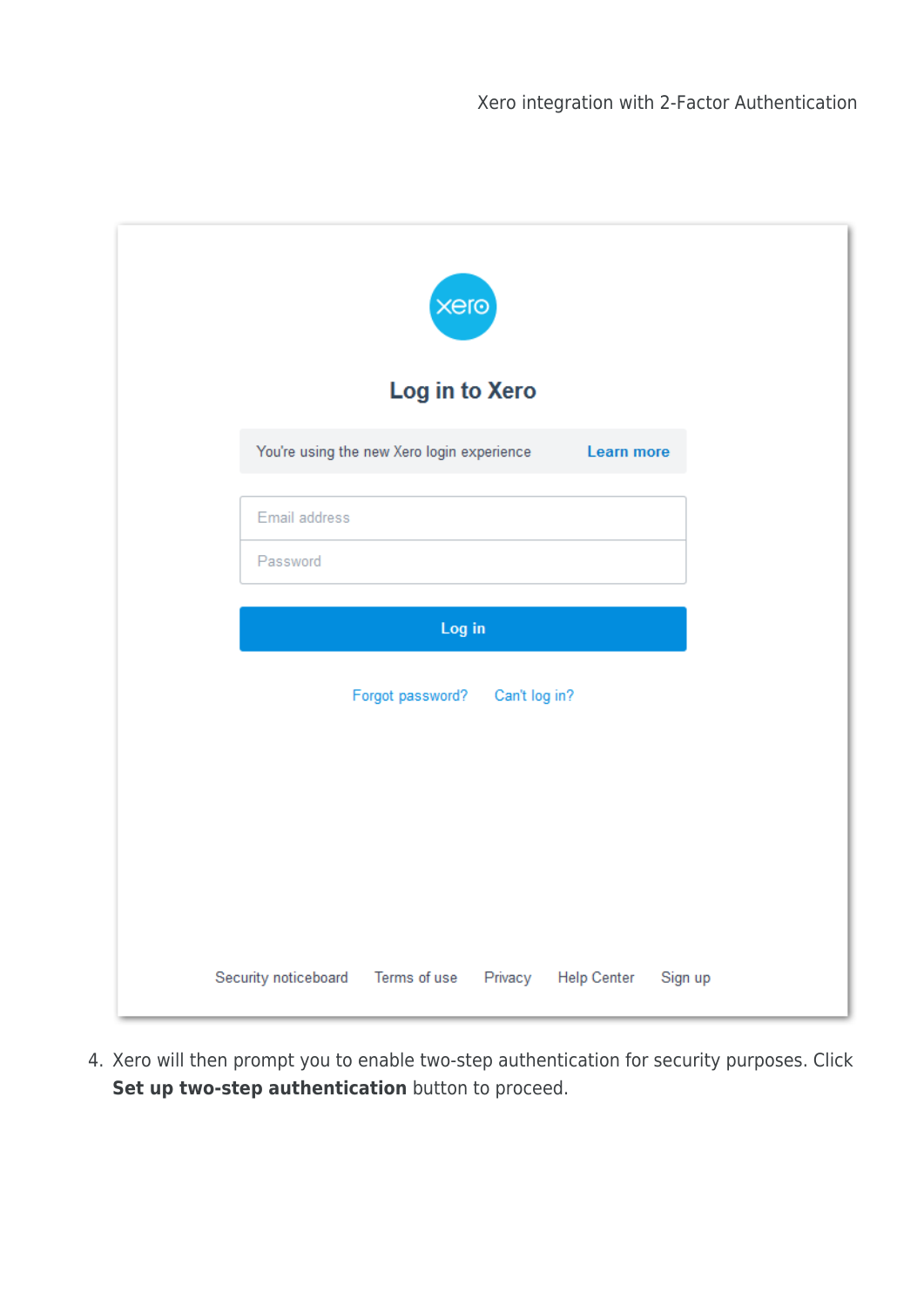| $x$ ero                                                                                                                                                                                 |  |
|-----------------------------------------------------------------------------------------------------------------------------------------------------------------------------------------|--|
| <b>Better protect your Xero information</b>                                                                                                                                             |  |
| Two-step authentication makes logging into Xero more secure and is<br>now required by the Australian Tax Office. Learn how two-step<br>authentication helps keep your information safe. |  |
| Set up two-step authentication                                                                                                                                                          |  |
|                                                                                                                                                                                         |  |

5. For the purpose of this article the Google Authenticator app will be used. For further information and options [click here](https://central.xero.com/s/article/Set-up-or-disable-two-step-authentication?userregion=true#Installanauthenticatorapp) to view Xero's two-step authentication guide. Once you have your authenticator app connected to Xero click **Continue**.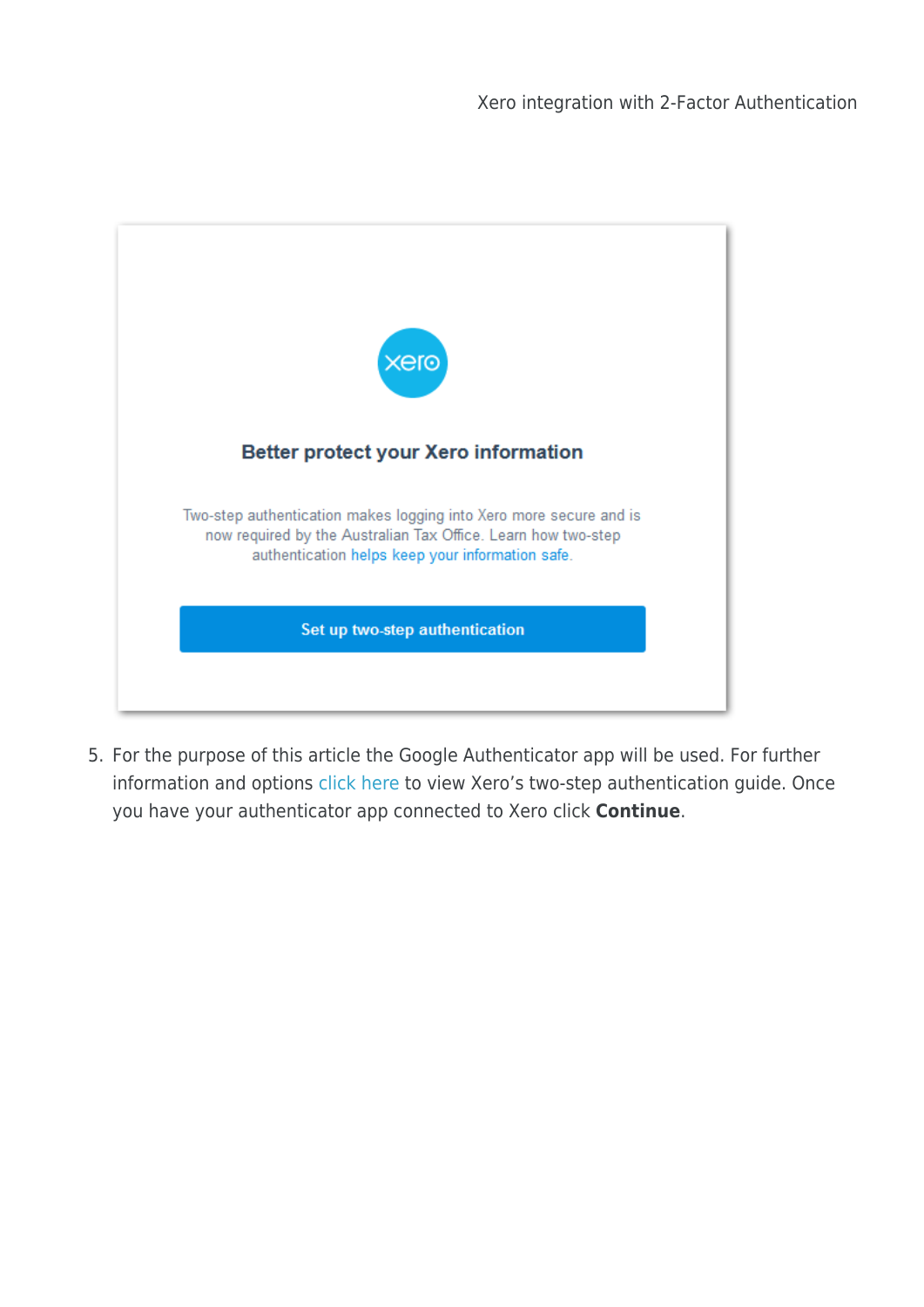

6. In the next screen enter the code from your authentication app and click **Continue**.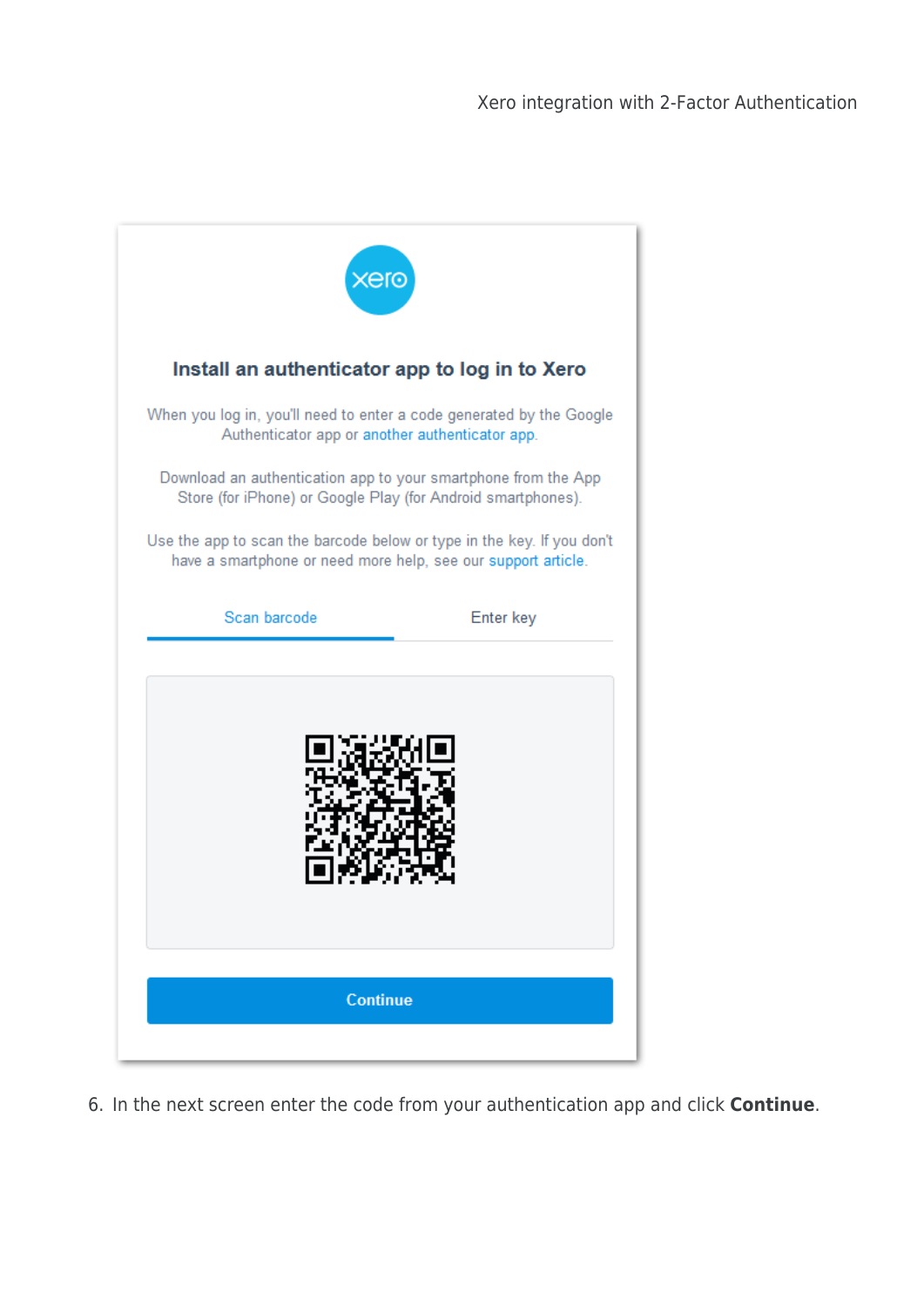|                                       | Enter code from authenticator app                                                                                                   |   |
|---------------------------------------|-------------------------------------------------------------------------------------------------------------------------------------|---|
|                                       | Enter the 6-digit code provided by the authenticator app. If you have<br>problems entering the code, see the troubleshooting guide. |   |
|                                       | Authentication code                                                                                                                 |   |
|                                       | Continue                                                                                                                            |   |
| Xero<br>$\leftarrow$<br>Account added |                                                                                                                                     | Ē |
| Xero<br>O                             |                                                                                                                                     |   |
|                                       |                                                                                                                                     |   |

7. In Step 3, you will need to select and enter security questions that will be associated with your Xero account. Once you have selected your questions and enter their answers click **Continue** to proceed.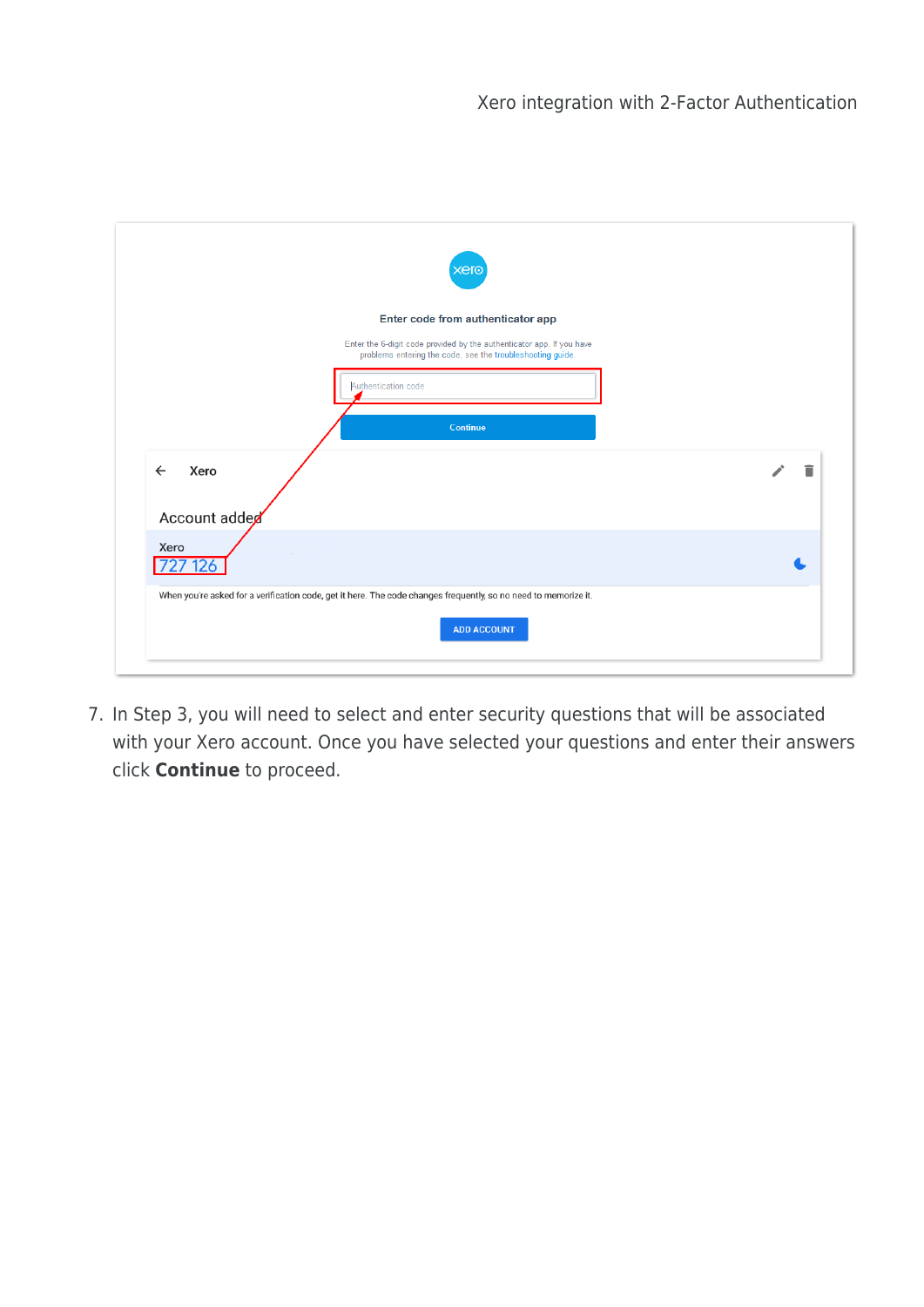| Security questions help verify your identity                                                                                              |          |
|-------------------------------------------------------------------------------------------------------------------------------------------|----------|
| Select and answer 3 security questions below. As a backup to the<br>authenticator app, we can verify your identity using these questions. |          |
| As a child, what did you want to be when you grew up?                                                                                     |          |
| <b>Fire Fighter</b>                                                                                                                       | $\equiv$ |
| Who is your favourite poet?                                                                                                               |          |
| Shakespeare                                                                                                                               |          |
| Who is your favourite fictional character?                                                                                                |          |
| <b>Harry Potter</b>                                                                                                                       |          |

8. Step 4 is optional to enter an alternative email address as a backup. Enter an **Alternative email address** (1) or click **Not now** (2) to skip this step. It is recommended to enter an alternative email address.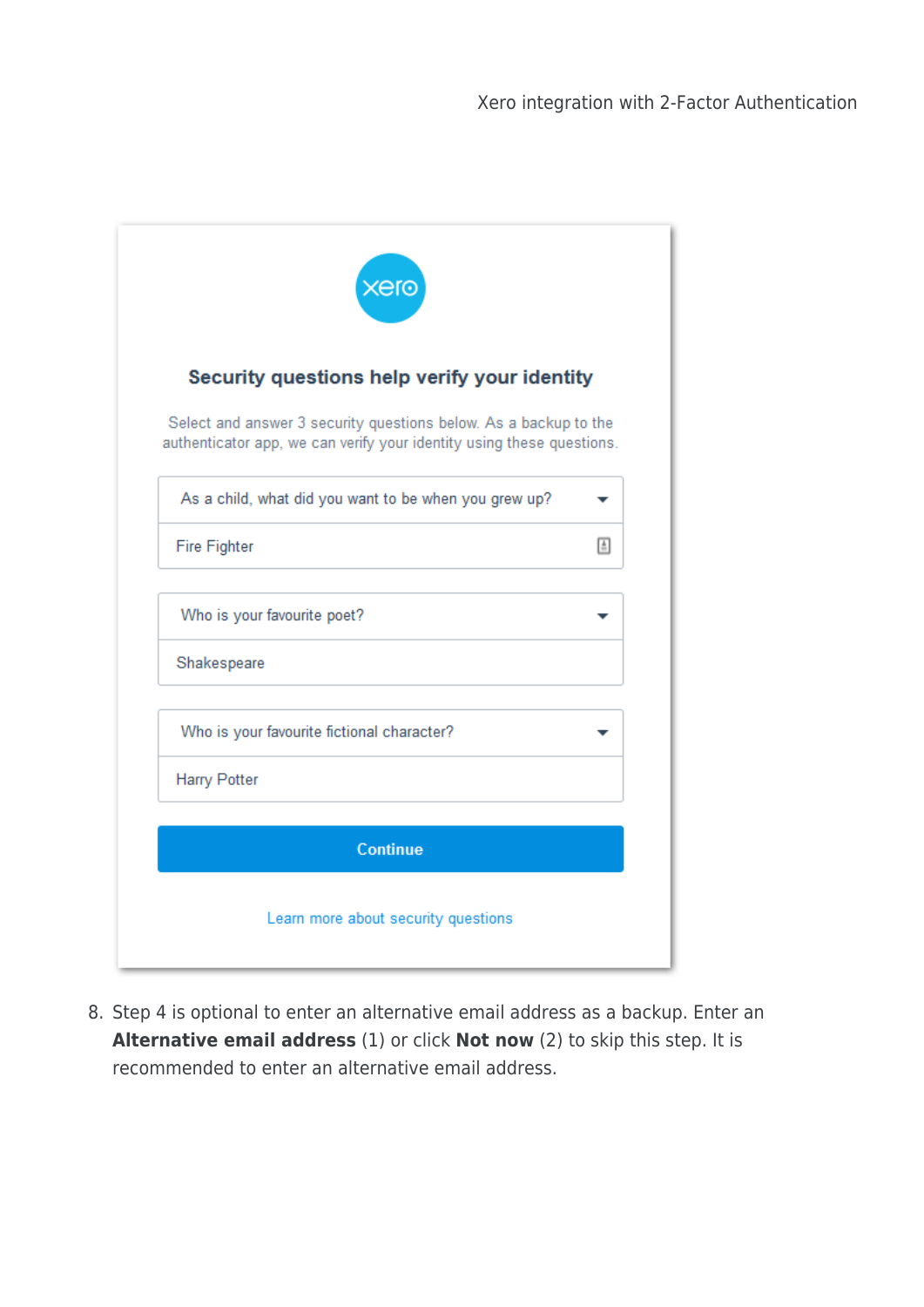| <b>xero</b>                                                                                                                                                                          |
|--------------------------------------------------------------------------------------------------------------------------------------------------------------------------------------|
| Add another email address as backup                                                                                                                                                  |
| As a backup to the authenticator app, we can verify your identity<br>using an alternative email address. This address needs to be different<br>to the one you use to log in to Xero. |
| Alternative email address                                                                                                                                                            |
| <b>Continue</b>                                                                                                                                                                      |
| 2<br>Not now<br>Why add an alternative address?                                                                                                                                      |

9. If you have entered an alternative email address in the previous step, Xero will send you a verification code to the alternative email. Check your inbox (and Spam/Junk folders) and enter the Xero provided verification code. Click **Confirm email** to proceed forward.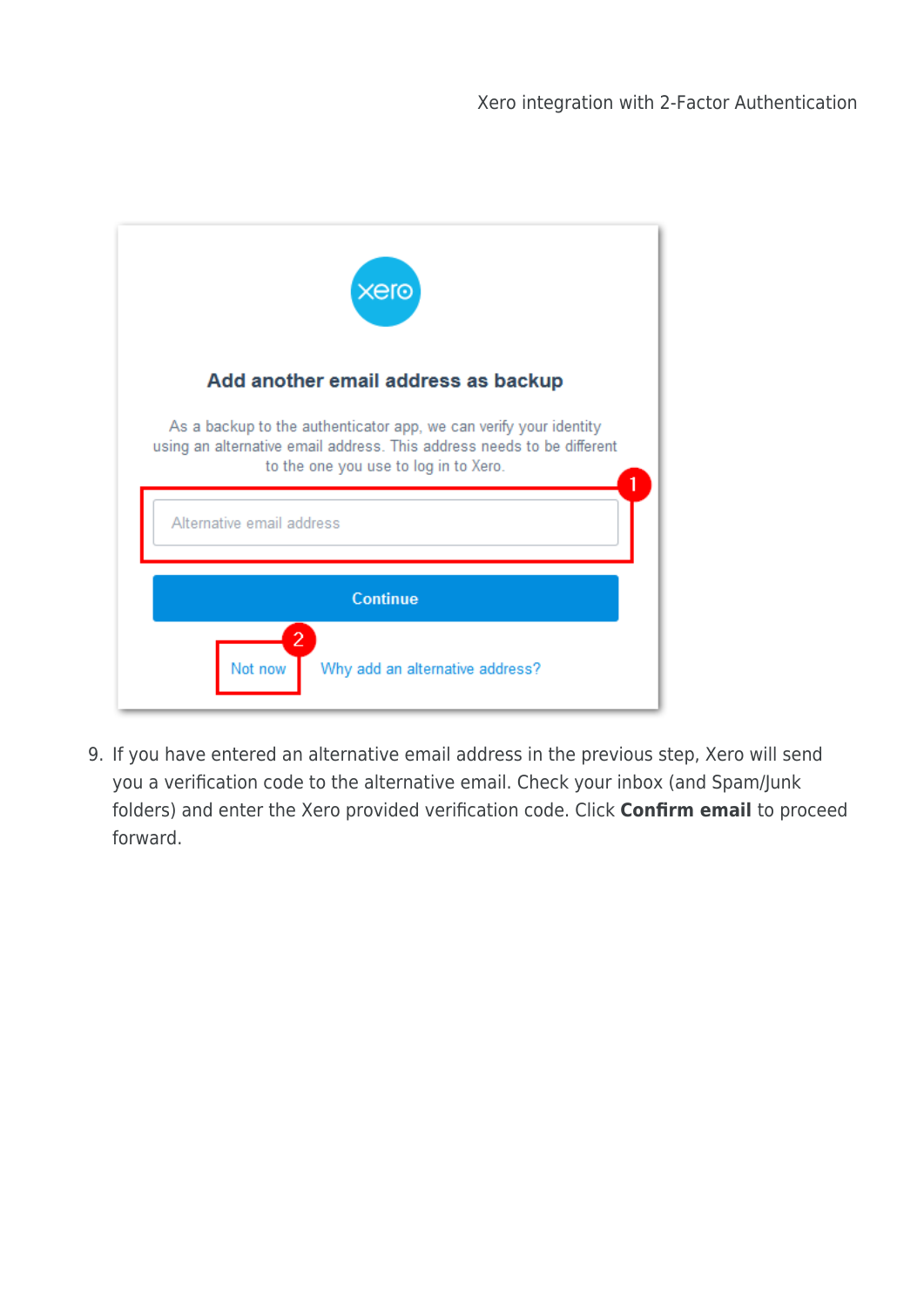| $\times$ er $\odot$                                                         |                                                                                                                                                                                                      |
|-----------------------------------------------------------------------------|------------------------------------------------------------------------------------------------------------------------------------------------------------------------------------------------------|
| <b>Confirm alternative email address</b>                                    |                                                                                                                                                                                                      |
| Enter the 6-letter code that was sent to your alternative email<br>address. | <b>xero</b>                                                                                                                                                                                          |
| Verification code                                                           |                                                                                                                                                                                                      |
|                                                                             | Confirm your alternative email address.                                                                                                                                                              |
| <b>Confirm email</b>                                                        | Hi<br>We've received a request to add an alternative email address to your Xero account.                                                                                                             |
|                                                                             | Please enter the following verification code to complete the process.                                                                                                                                |
|                                                                             | TJK1S                                                                                                                                                                                                |
|                                                                             | This code will expire in 60 minutes. If this wasn't you, please change your password<br>immediately. We also recommend changing passwords on other non-Xero websites if<br>you use the same password |
|                                                                             |                                                                                                                                                                                                      |
|                                                                             | If you have any additional questions about account security, please visit<br>xero.com/security or contact us on security@xero.com                                                                    |

10. If successful the following will be displayed, click **Finish** and refresh the Inspections page in Gearbox so the following is displayed.